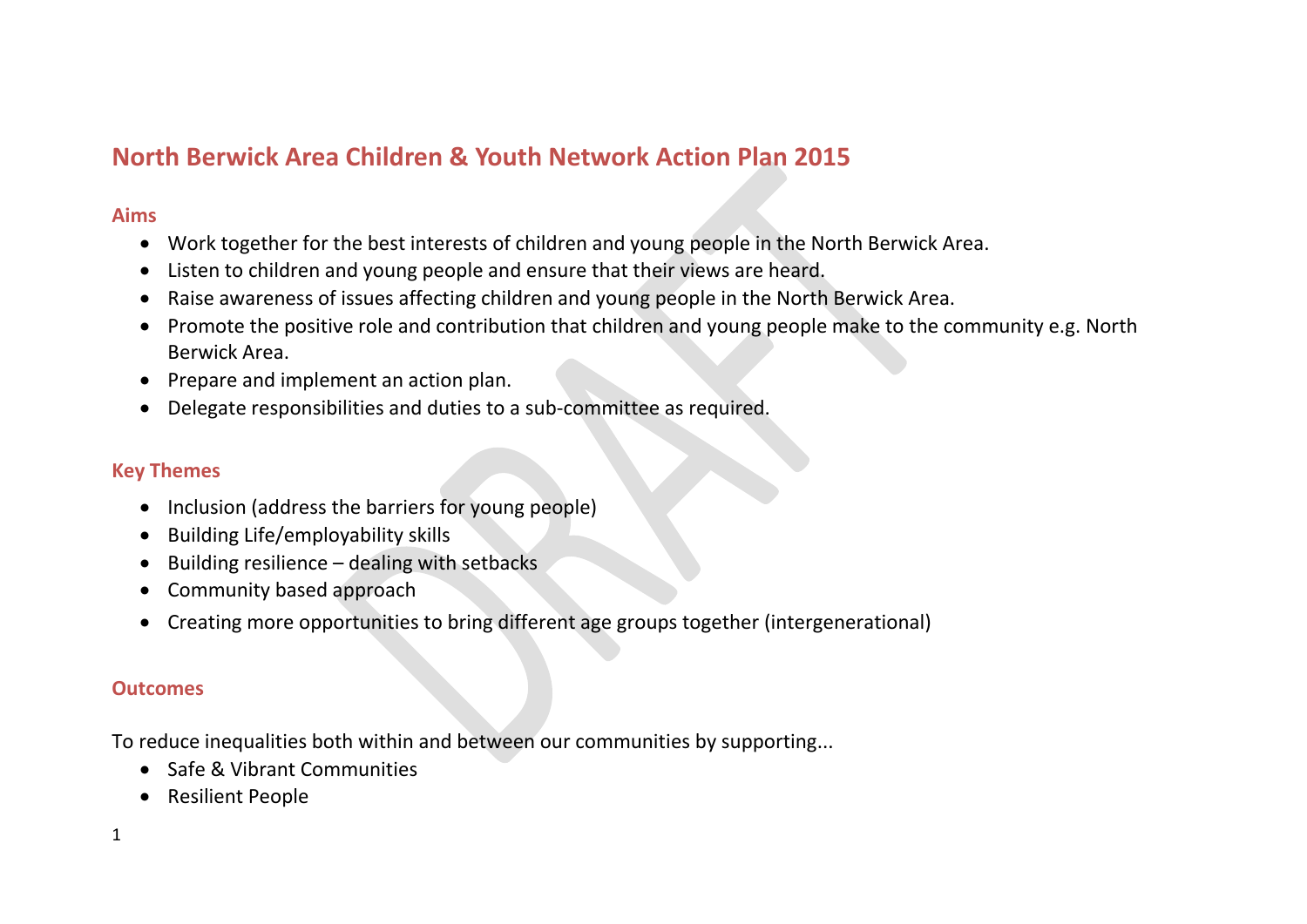#### **Priorities 2015**

- **1. To sustain the current provision for children and young people in the North Berwick Coastal Ward.**
- **2. To create employability opportunities for young people to enhance their skills and experience**
- **3. Work with North Berwick High School to organise activities during SAFE WEEK**
- **4. Represent the views of young people to ensure their voices are heard when planning activities.**
- **5. Work with the local Support from the Start Group to help strengthen the network of parents and services who are working towards helping children (pre birth to 8 years) and families get the best start in life.**
- **6. Represent the network on the Area Partnership.**
- **7. Promote the network to a wider audience to ensure services for young people are co-ordinated and meet local need.**
- **8. Promote youth achievement awards schemes to young people**

| The difference we want to make                                                                                 |                   |                                                                                                                                    |                 | Why is this important in this area:                                                                                                                |                       |                                                       |                                                     |
|----------------------------------------------------------------------------------------------------------------|-------------------|------------------------------------------------------------------------------------------------------------------------------------|-----------------|----------------------------------------------------------------------------------------------------------------------------------------------------|-----------------------|-------------------------------------------------------|-----------------------------------------------------|
| 1. To sustain the current provision for children and young people in the<br><b>North Berwick Coastal Ward.</b> |                   |                                                                                                                                    |                 | The Network members and Area Partnership have identified a need to<br>sustain the opportunities for children and young people in the<br>community. |                       |                                                       |                                                     |
| <b>Related outcome in the East</b><br><b>Lothian Plan</b>                                                      |                   | Resilient People - Young People are successful learners, confident individuals, effective contributors and<br>responsible citizens |                 |                                                                                                                                                    |                       |                                                       |                                                     |
| Action needed to achieve this                                                                                  | <b>Timescales</b> | Lead Group /<br>Agency                                                                                                             | Others involved |                                                                                                                                                    | Resources<br>required | Linked to<br>Contributory<br>Outcome<br>(if relevant) | Key milestones /<br>indicators of<br><b>SUCCESS</b> |
| Support for local projects to                                                                                  |                   |                                                                                                                                    |                 |                                                                                                                                                    |                       | All children,                                         | Reduced referrals                                   |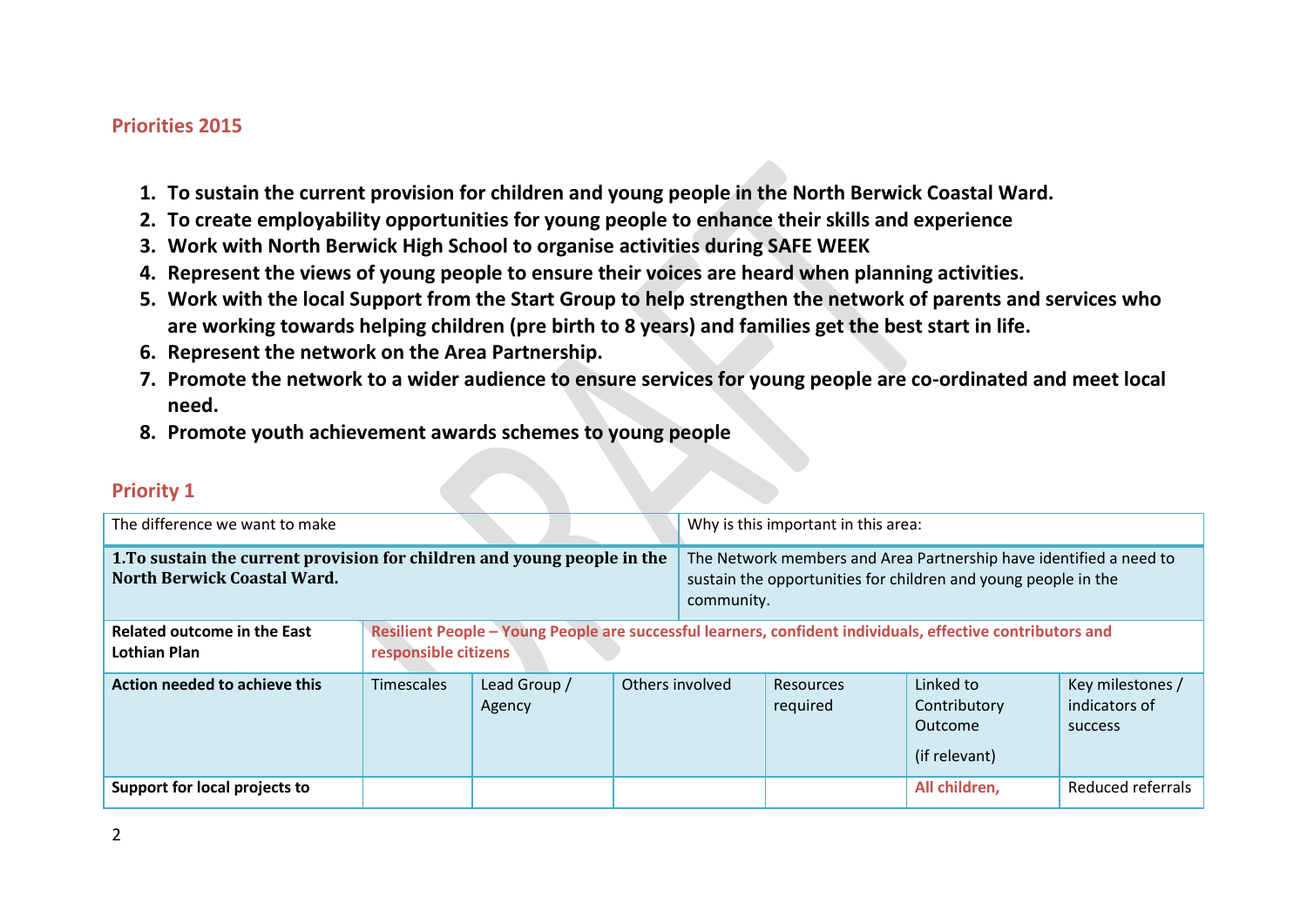| sustain and develop their current<br>provision.                                                                                                                                                                                                                                                                                                              |            |                   |                                                                                                                      | including those at<br>risk,                                                                                                                                                                                                                                                               | to statutory<br>services.                                                                                                                                                    |
|--------------------------------------------------------------------------------------------------------------------------------------------------------------------------------------------------------------------------------------------------------------------------------------------------------------------------------------------------------------|------------|-------------------|----------------------------------------------------------------------------------------------------------------------|-------------------------------------------------------------------------------------------------------------------------------------------------------------------------------------------------------------------------------------------------------------------------------------------|------------------------------------------------------------------------------------------------------------------------------------------------------------------------------|
|                                                                                                                                                                                                                                                                                                                                                              |            |                   |                                                                                                                      | looked after, or<br>with a disability,<br>make appropriate<br>progress, taking<br>into account their<br>age, aptitude<br>and abilities.<br>Children are safe.<br><b>Young people and</b><br>children are<br>involved in<br>community life<br>and their<br>achievements are<br>recognised. | More confident<br>and resilient<br>young people.<br>More young<br>people included<br>in their<br>community.<br>More young<br>people moving<br>onto positive<br>destinations. |
| <b>North Berwick Youth Project</b><br>Provide youth work to young<br>people through drop ins and<br>targeted work e.g the Girls<br>Group, cookery group<br>Provide support to<br>disengaged and vulnerable<br>young people at NBHS,<br>through Princes Trust, Future<br>Skills, Hairdressing and one to<br>one support<br><b>Establish Intergenerational</b> | Subject to | Dementia Friendly | Support with<br>funding<br>applications-<br>references,<br>raising<br>awareness.<br>Publicity.<br>Joint funding bids | (as above)                                                                                                                                                                                                                                                                                |                                                                                                                                                                              |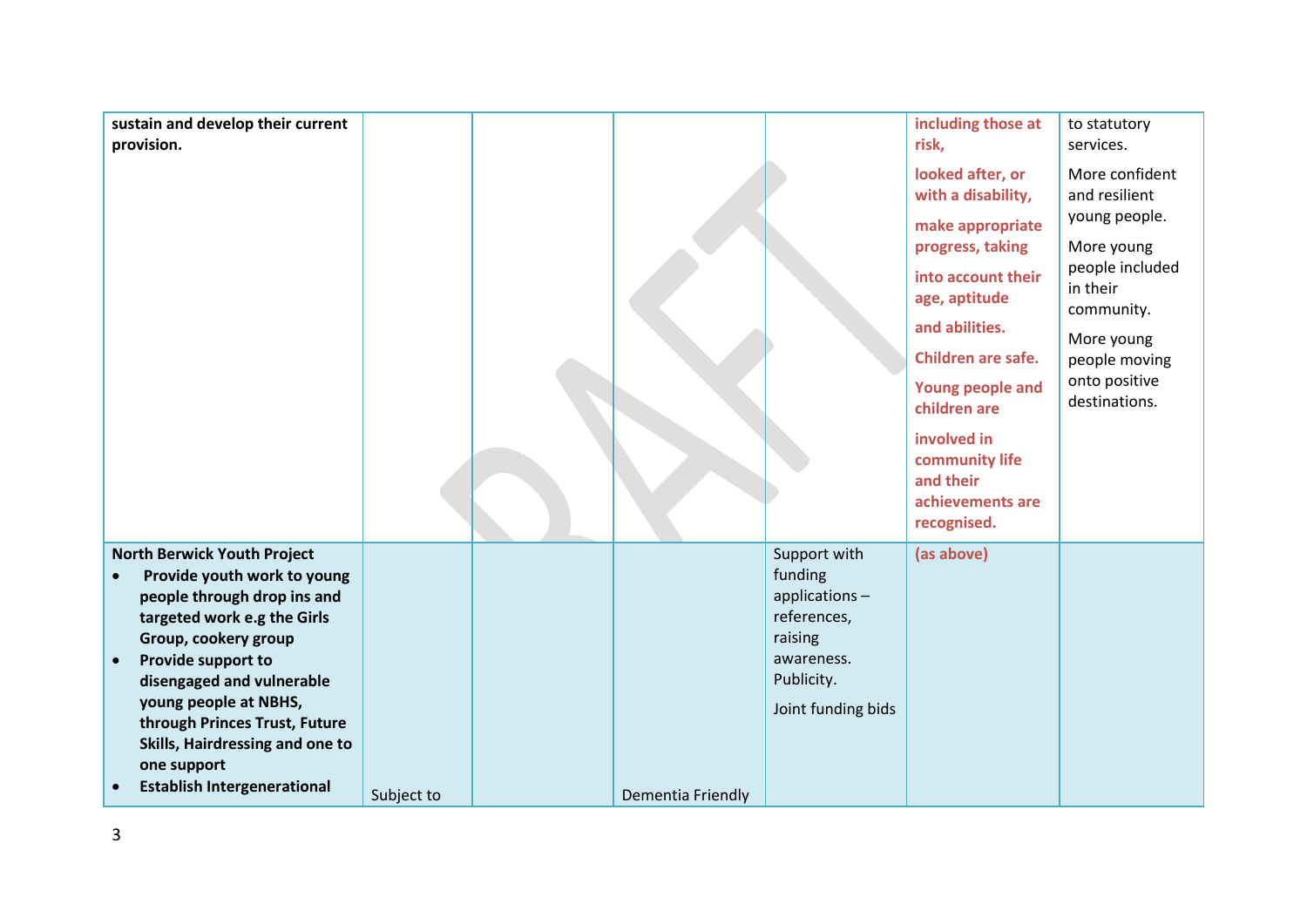| Cafe on Friday afternoon -<br><b>Dementia friendly</b><br><b>Refurbish Youth Area at Hope</b><br>$\bullet$<br>Rooms to be made more<br>attractive to young people<br><b>Work with Midlothian</b><br>$\bullet$<br>training services and youth<br>project to become an<br>accredited SQA centre<br><b>Offer Zap Disability Group</b> | funding<br>fromYoung<br>Start                        | Midlothian<br><b>Training Services,</b><br>SDS, EL Works,<br><b>NBHS</b> | Network, Care<br>Homes, Day Centre         |                                                                |            |  |
|------------------------------------------------------------------------------------------------------------------------------------------------------------------------------------------------------------------------------------------------------------------------------------------------------------------------------------|------------------------------------------------------|--------------------------------------------------------------------------|--------------------------------------------|----------------------------------------------------------------|------------|--|
| <b>Star Youth Club</b><br><b>Star Youth Club Residential</b>                                                                                                                                                                                                                                                                       | April 2015-<br><b>March 2016</b>                     | <b>Star Youth Club</b>                                                   | CLD - Youth<br>Workers<br>North Berwick CC | East Lothian wide<br>$club - budget$<br>allocation from<br>CLD | (as above) |  |
| <b>East Lothian Special Needs</b><br>Playscheme                                                                                                                                                                                                                                                                                    | April 2015-<br><b>March 2016</b>                     | <b>ELSNP</b><br>North Berwick CC                                         | <b>CLD</b>                                 | East Lothian wide<br>service                                   | (as above) |  |
| <b>Healthy Respect Drop In</b>                                                                                                                                                                                                                                                                                                     | To March<br>2015<br>April 2015-<br><b>March 2016</b> | <b>CLD</b>                                                               | <b>NHS</b><br><b>NBHS</b>                  | <b>CLD Youth</b><br>Workers                                    | (as above) |  |
| <b>Gullane Youth Club</b>                                                                                                                                                                                                                                                                                                          | To March<br>2015<br>Sept 2015-<br><b>March 2016</b>  | <b>CLD</b>                                                               | <b>CLD</b><br><b>Gullane Village Hall</b>  |                                                                | (as above) |  |
| <b>Youth Music Initiative</b>                                                                                                                                                                                                                                                                                                      | To March<br>2015                                     | <b>CLD</b>                                                               | <b>CLD</b><br>Youth Music                  |                                                                | (as above) |  |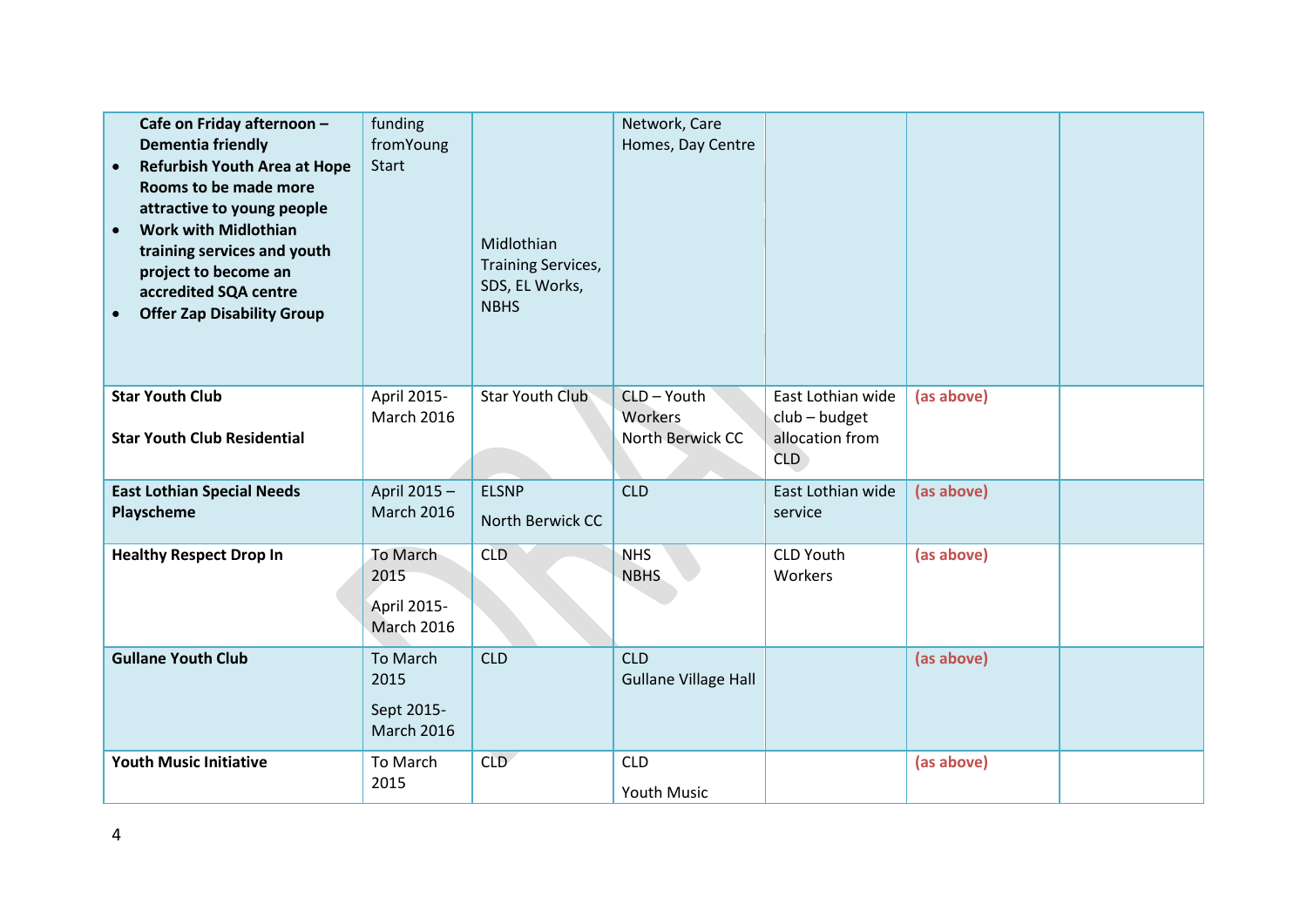|                                                             |            |            | Initiative |                         |            |  |
|-------------------------------------------------------------|------------|------------|------------|-------------------------|------------|--|
|                                                             |            |            | The Space  |                         |            |  |
| <b>Identify gaps in provision</b><br>(villages - Aberlady?) | April 2015 | <b>CLD</b> | Network    | Funding<br>applications | (as above) |  |
| Monitor impact of the SPACE<br>closing                      |            |            |            |                         |            |  |

| <b>CIOSING</b>                                                                                                                                                                      |                     |                         |                 |                                                                                                                                                              |                                     |                                                                                                                        |                                                     |  |  |
|-------------------------------------------------------------------------------------------------------------------------------------------------------------------------------------|---------------------|-------------------------|-----------------|--------------------------------------------------------------------------------------------------------------------------------------------------------------|-------------------------------------|------------------------------------------------------------------------------------------------------------------------|-----------------------------------------------------|--|--|
| <b>Priority 2</b>                                                                                                                                                                   |                     |                         |                 |                                                                                                                                                              |                                     |                                                                                                                        |                                                     |  |  |
| The difference we want to make                                                                                                                                                      |                     |                         |                 |                                                                                                                                                              | Why is this important in this area: |                                                                                                                        |                                                     |  |  |
| To increase access to employability opportunities for young people to<br>2.<br>enhance their skills and experience.                                                                 |                     |                         |                 | Guidance staff/staff from NBHS/Youth Project identified young people at<br>risk who would benefit from local opportunities to gain skills for<br>employment. |                                     |                                                                                                                        |                                                     |  |  |
| <b>Related outcome in the East</b><br><b>Lothian Plan</b>                                                                                                                           | citizens            |                         |                 |                                                                                                                                                              |                                     | Resilient People - Young People are successful learners, confident individuals, effective contributors and responsible |                                                     |  |  |
| Action needed to achieve this                                                                                                                                                       | <b>Timescales</b>   | Lead Group /<br>Agency  | Others involved |                                                                                                                                                              | <b>Resources</b><br>required        | Linked to<br>Contributory<br>Outcome<br>(if relevant)                                                                  | Key milestones /<br>indicators of<br><b>SUCCESS</b> |  |  |
| <b>North Berwick Youth Project</b><br><b>Provide Stage 2</b><br>$\bullet$<br><b>Employability Courses in</b><br>partnership with MTS<br>Provide employment<br>opportunities through | (see priority<br>1) | <b>NB Youth Project</b> | <b>MTS</b>      |                                                                                                                                                              | Funding                             | As above                                                                                                               |                                                     |  |  |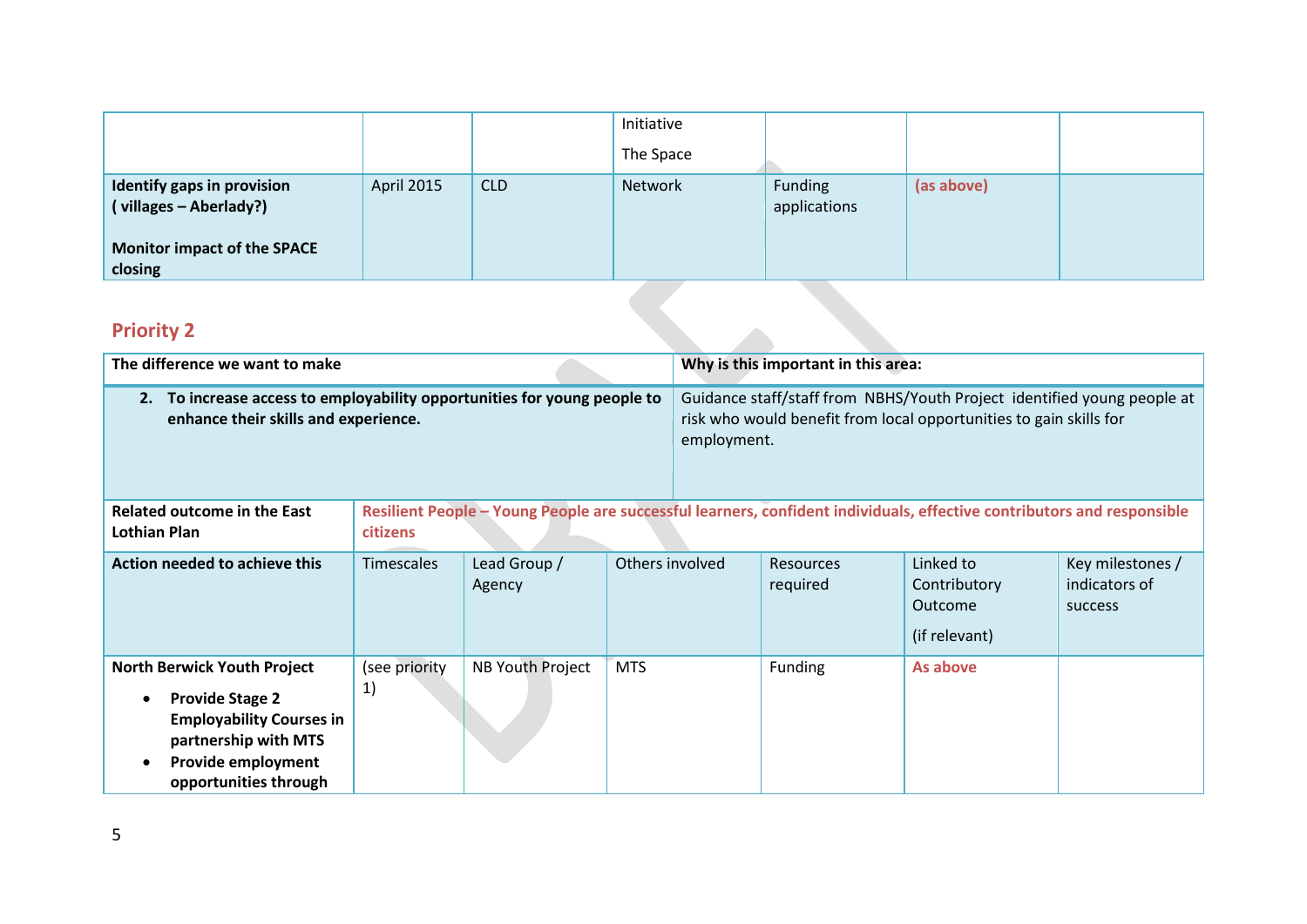| the Café in the Lodge<br>and Intergenerational<br><b>Cafe at Hope Rooms</b>                                                                                                           |                                      |                                                    |                                                                                                              |                                                                   |          |                                                                                                                                                                                                                             |
|---------------------------------------------------------------------------------------------------------------------------------------------------------------------------------------|--------------------------------------|----------------------------------------------------|--------------------------------------------------------------------------------------------------------------|-------------------------------------------------------------------|----------|-----------------------------------------------------------------------------------------------------------------------------------------------------------------------------------------------------------------------------|
| Work with Guidance staff at<br><b>NBHS through 16plus Hub to</b><br>raise awareness of opportunities<br>within the community and<br>identify local opportunities for<br>young people. | Study leave<br>28 April-June<br>2015 | <b>NBHS</b><br><b>PSE Programme</b>                | Network<br><b>East Lothian Works</b><br>16 plus Hub<br><b>NB Rotary</b><br><b>NB Business</b><br>Association | Network<br>members attend<br>16 plus Hub -                        | As above | Reduced referrals<br>to statutory<br>services.<br>More confident<br>and resilient<br>young people.<br>More young<br>people included in<br>their community.<br>More young<br>people moving<br>onto positive<br>destinations. |
| <b>East Lothian Special Needs</b><br>Playscheme - provide volunteer<br>opportunities to young people                                                                                  | March 2015-<br><b>March 2016</b>     | East Lothian<br><b>Special Needs</b><br>Playscheme | <b>CLD</b>                                                                                                   | Funding                                                           | As above | As above                                                                                                                                                                                                                    |
| Duke of Edinburgh - young<br>people take up local<br>volunteering opportunities as<br>part of their Bronze Award                                                                      | Jan-Dec 2015                         | <b>CLD</b><br>Parent Volunteer                     | <b>CLD</b>                                                                                                   | Fundraising by<br>Young People<br><b>CLD Youth Work</b><br>budget | As above | As above                                                                                                                                                                                                                    |
| Promote opportunities for<br>young people to volunteer in<br>their community e.g.<br><b>North Berwick Playgroup</b><br><b>North Berwick Day Centre</b>                                | Jan-Dec 2015                         | <b>CLD</b>                                         | <b>NBHS</b>                                                                                                  | Staff time                                                        | As above | As above                                                                                                                                                                                                                    |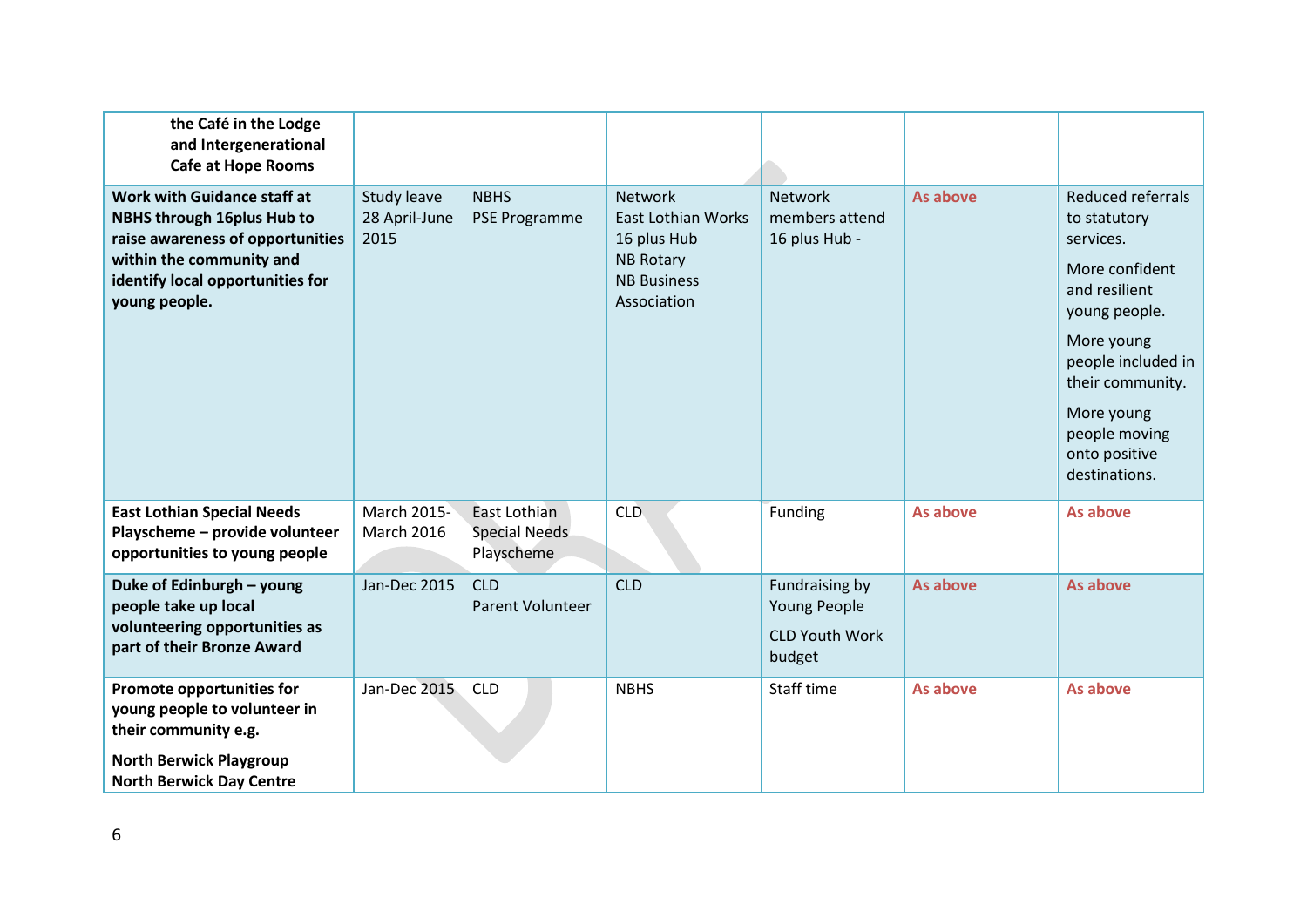| <b>Coastal Museum</b>          |  |  |  |
|--------------------------------|--|--|--|
| <b>Scottish Seabird Centre</b> |  |  |  |
| (link to Priority 8)           |  |  |  |
|                                |  |  |  |

| The difference we want to make                                                                                                                                                                                              |                                                                                                                                                                           |                        |                                              |                                                                                                           | Why is this important in this area: |                                                       |                                                                     |
|-----------------------------------------------------------------------------------------------------------------------------------------------------------------------------------------------------------------------------|---------------------------------------------------------------------------------------------------------------------------------------------------------------------------|------------------------|----------------------------------------------|-----------------------------------------------------------------------------------------------------------|-------------------------------------|-------------------------------------------------------|---------------------------------------------------------------------|
| Work with North Berwick High School to organise activities to build<br>3.<br>resilience                                                                                                                                     |                                                                                                                                                                           |                        |                                              | Guidance staff at North Berwick High School have identified a need to<br>support vulnerable young people. |                                     |                                                       |                                                                     |
| <b>Related outcome in the East</b><br><b>Lothian Plan</b>                                                                                                                                                                   | Resilient People - Young People are successful learners, confident individuals, effective contributors and<br>responsible citizens<br><b>Safe and vibrant communities</b> |                        |                                              |                                                                                                           |                                     |                                                       |                                                                     |
| Action needed to achieve this                                                                                                                                                                                               | <b>Timescales</b>                                                                                                                                                         | Lead Group /<br>Agency | Others involved                              |                                                                                                           | <b>Resources</b><br>required        | Linked to<br>Contributory<br>Outcome<br>(if relevant) | Key milestones /<br>indicators of<br>success                        |
| <b>Working with Head teachers from</b><br>local primary schools to identify<br>young people who would benefit<br>from additional support in their<br>transition to High School -<br>organise activities for young<br>people | May/June<br>2015                                                                                                                                                          | <b>NBHS</b>            | <b>CLD</b><br>North Berwick<br>Youth Project |                                                                                                           | <b>Funding for Youth</b><br>Workers | As above                                              | Young people<br>settled into High<br>School. Resilient<br>learners. |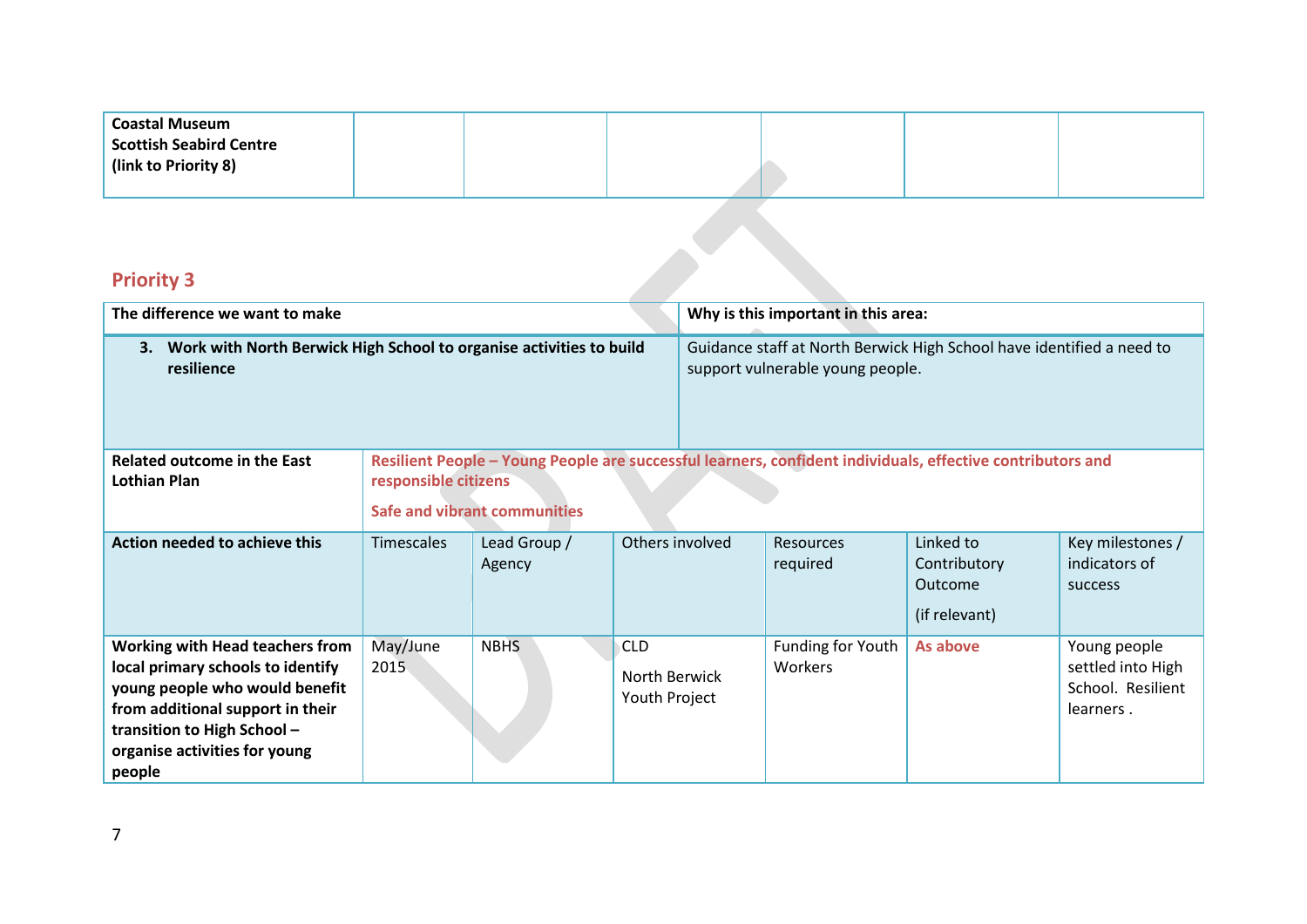| Offer girls group to build<br>confidence, assertiveness and<br>looking after emotional<br>wellbeing.                                                                    | May/June<br>2015           | <b>NBHS</b>                                                                                      | <b>CLD</b><br>North Berwick<br>Youth Project                 | Funding for Youth<br>Workers                                    | As above             |                                                                                                                                                                                                                                |
|-------------------------------------------------------------------------------------------------------------------------------------------------------------------------|----------------------------|--------------------------------------------------------------------------------------------------|--------------------------------------------------------------|-----------------------------------------------------------------|----------------------|--------------------------------------------------------------------------------------------------------------------------------------------------------------------------------------------------------------------------------|
| Plan an event to promote<br>Resilience (2016?) for parents<br>and pupils.                                                                                               | Feb 2016                   | <b>North Berwick</b><br>High School                                                              | Network, members<br>of the local<br>community<br><b>ABLE</b> | <b>Staff Time</b><br>Online resources<br>Community<br>resources | As above             | Reduced referrals<br>to statutory<br>services.<br>More confident<br>and resilient<br>young people.<br>More young<br>people included<br>in their<br>community.<br>More young<br>people moving<br>onto positive<br>destinations. |
| <b>Offer Session for parents on</b><br><b>Internet safety</b><br>Online information updated and<br>made available to parents<br><b>Offer session on Drugs Awareness</b> | 10 Feb 2015<br>24 Feb 2015 | North Berwick<br><b>High School</b><br>(Mat O'Connor)<br>(Craig Burgess)<br><b>North Berwick</b> | <b>Crew 2000</b>                                             | <b>Staff Time</b><br>Staff time from                            | As above<br>As above |                                                                                                                                                                                                                                |
|                                                                                                                                                                         |                            | High School                                                                                      |                                                              | Crew 200 and<br><b>NBHS</b>                                     |                      |                                                                                                                                                                                                                                |

| The difference we want to make | Why is this important in this area: |
|--------------------------------|-------------------------------------|
|                                |                                     |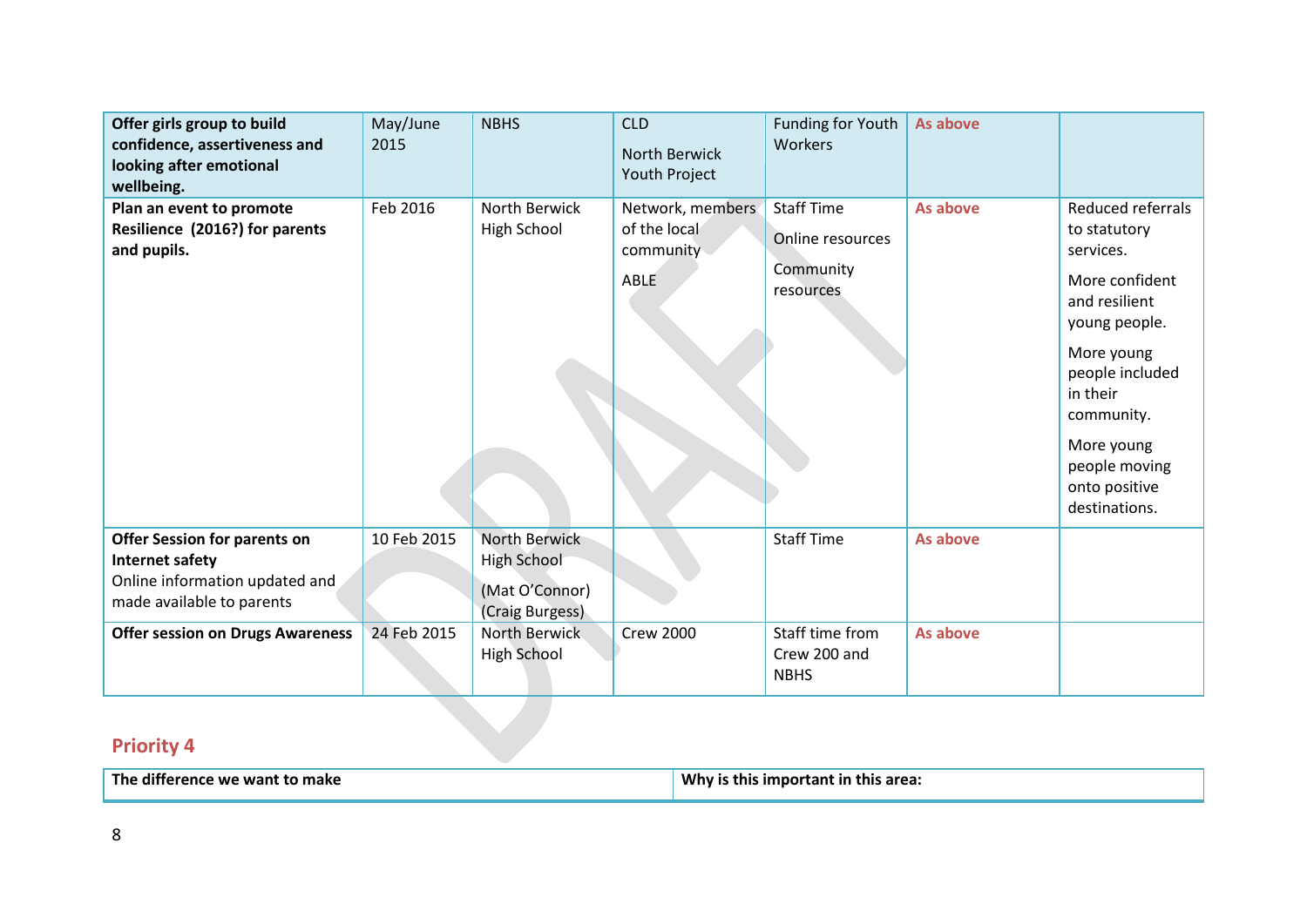| Represent the views of young people to ensure their voices are heard<br>4.<br>when planning activities. |                   |                                                                                                                        |                                     |  | young people make to the community.     | Young people in North Berwick can feel marginalised within an ageing<br>population. Promote the positive role and contribution that children and |                                                      |  |
|---------------------------------------------------------------------------------------------------------|-------------------|------------------------------------------------------------------------------------------------------------------------|-------------------------------------|--|-----------------------------------------|--------------------------------------------------------------------------------------------------------------------------------------------------|------------------------------------------------------|--|
| <b>Related outcome in the East</b><br>Lothian Plan                                                      | <b>citizens</b>   | Resilient People - Young People are successful learners, confident individuals, effective contributors and responsible |                                     |  |                                         |                                                                                                                                                  |                                                      |  |
|                                                                                                         |                   |                                                                                                                        |                                     |  |                                         |                                                                                                                                                  |                                                      |  |
| Action needed to achieve this                                                                           | <b>Timescales</b> | Lead Group /<br>Agency                                                                                                 | Others involved                     |  | <b>Resources</b><br>required            | Linked to<br>Contributory<br>Outcome<br>(if relevant)                                                                                            | Key milestones /<br>indicators of<br>success         |  |
| <b>Strengthen links with young</b><br>people to gain their views                                        | 2015/16           | CLD (Caroline<br>Davies)                                                                                               | <b>NBHS</b><br><b>Pupil Council</b> |  | <b>Attend Pupil</b><br>Council meetings | As above                                                                                                                                         | More confident<br>and resilient<br>young people.     |  |
| Attend Pupil Council meetings -<br>primary and secondary schools to                                     |                   |                                                                                                                        |                                     |  |                                         |                                                                                                                                                  | More young<br>people included in<br>their community. |  |
| find out views from young<br>people.                                                                    |                   |                                                                                                                        |                                     |  |                                         |                                                                                                                                                  |                                                      |  |
| Strengthen links through Youth<br>parliament elections                                                  |                   |                                                                                                                        |                                     |  |                                         |                                                                                                                                                  |                                                      |  |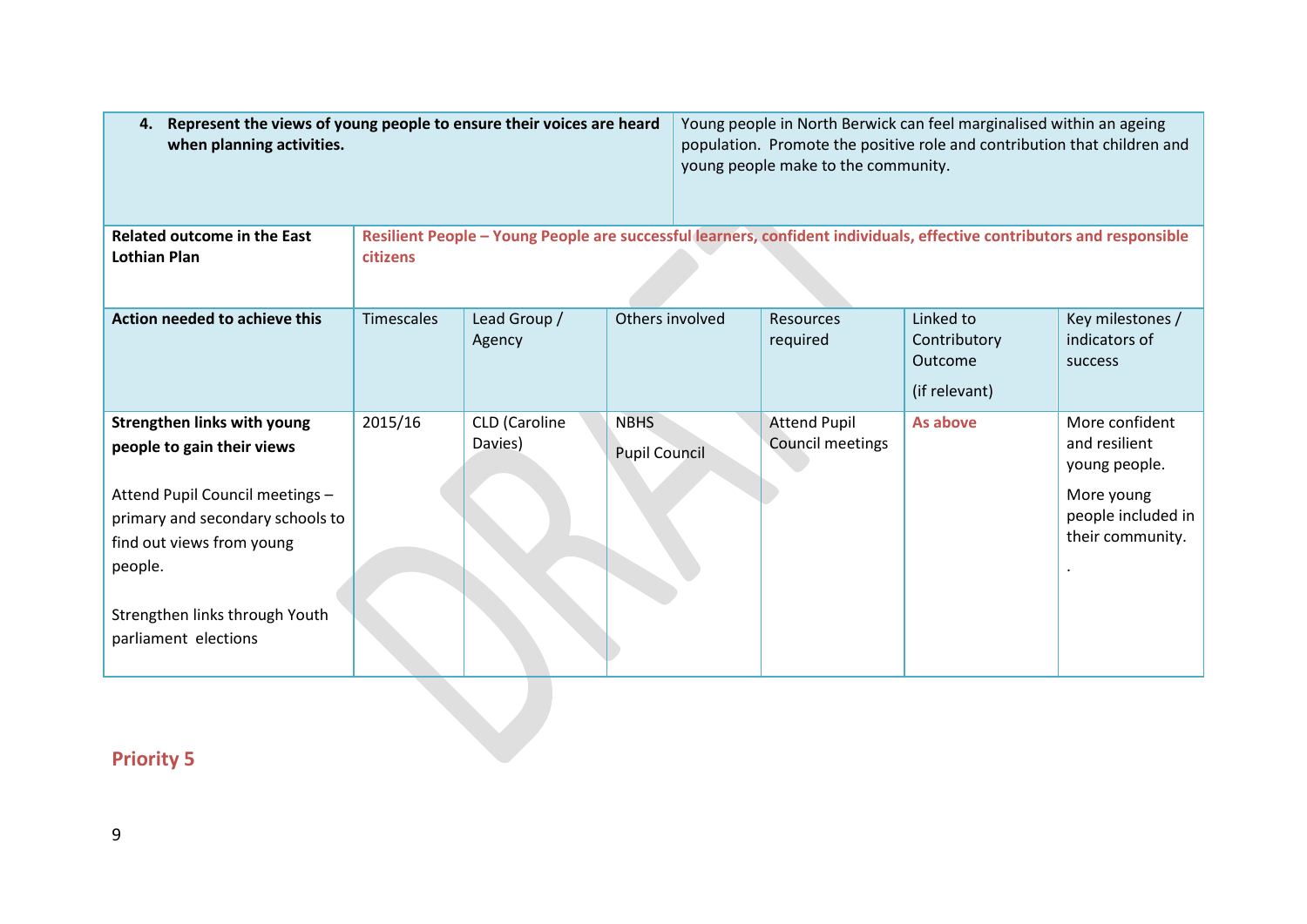| The difference we want to make                                                                                                                                                                                                                                                                                                                                                                                                                 |                   |                                  |                                                                                                                                                                              | Why is this important in this area: |                                                        |                                                       |                                                                                                                    |  |
|------------------------------------------------------------------------------------------------------------------------------------------------------------------------------------------------------------------------------------------------------------------------------------------------------------------------------------------------------------------------------------------------------------------------------------------------|-------------------|----------------------------------|------------------------------------------------------------------------------------------------------------------------------------------------------------------------------|-------------------------------------|--------------------------------------------------------|-------------------------------------------------------|--------------------------------------------------------------------------------------------------------------------|--|
| 5. Work with the local Support from the Start Group to help strengthen<br>the network of parents and services who are working towards helping<br>children (pre birth to 8 years) and families get the best start in life.                                                                                                                                                                                                                      |                   |                                  | North Berwick is perceived as an affluent community and families at risk<br>can feel marginalised in their community and unable to take advantage of<br>local opportunities. |                                     |                                                        |                                                       |                                                                                                                    |  |
| <b>Related outcome in the East</b><br><b>Lothian Plan</b>                                                                                                                                                                                                                                                                                                                                                                                      |                   | Safe and vibrant communities     |                                                                                                                                                                              |                                     |                                                        |                                                       |                                                                                                                    |  |
| <b>Action needed to achieve this</b>                                                                                                                                                                                                                                                                                                                                                                                                           | <b>Timescales</b> | Lead Group /<br>Agency           | Others involved                                                                                                                                                              |                                     | Resources<br>required                                  | Linked to<br>Contributory<br>Outcome<br>(if relevant) | Key milestones /<br>indicators of<br>success                                                                       |  |
| <b>Sustain links with the 'Support</b><br>from the Start' Group in North<br><b>Berwick Area to take action</b><br>forward for early years and<br>report back to network.<br>Raise awareness of<br>activities:<br><b>Bursary Scheme</b><br><b>Raising Children with</b><br><b>Confidence Course</b><br><b>Healthy Minds, Happy</b><br><b>Babies Group</b><br><b>Friend R Us parent</b><br>befriending<br><b>North Berwick recycle</b><br>scheme | Ongoing           | Support from the<br><b>Start</b> | <b>Start Network</b>                                                                                                                                                         | Support from the                    | Staff time<br>Support from the<br><b>Start funding</b> | As above                                              | Reduced referrals<br>to statutory<br>services.<br>More confident<br>and resilient<br>children and<br>young people. |  |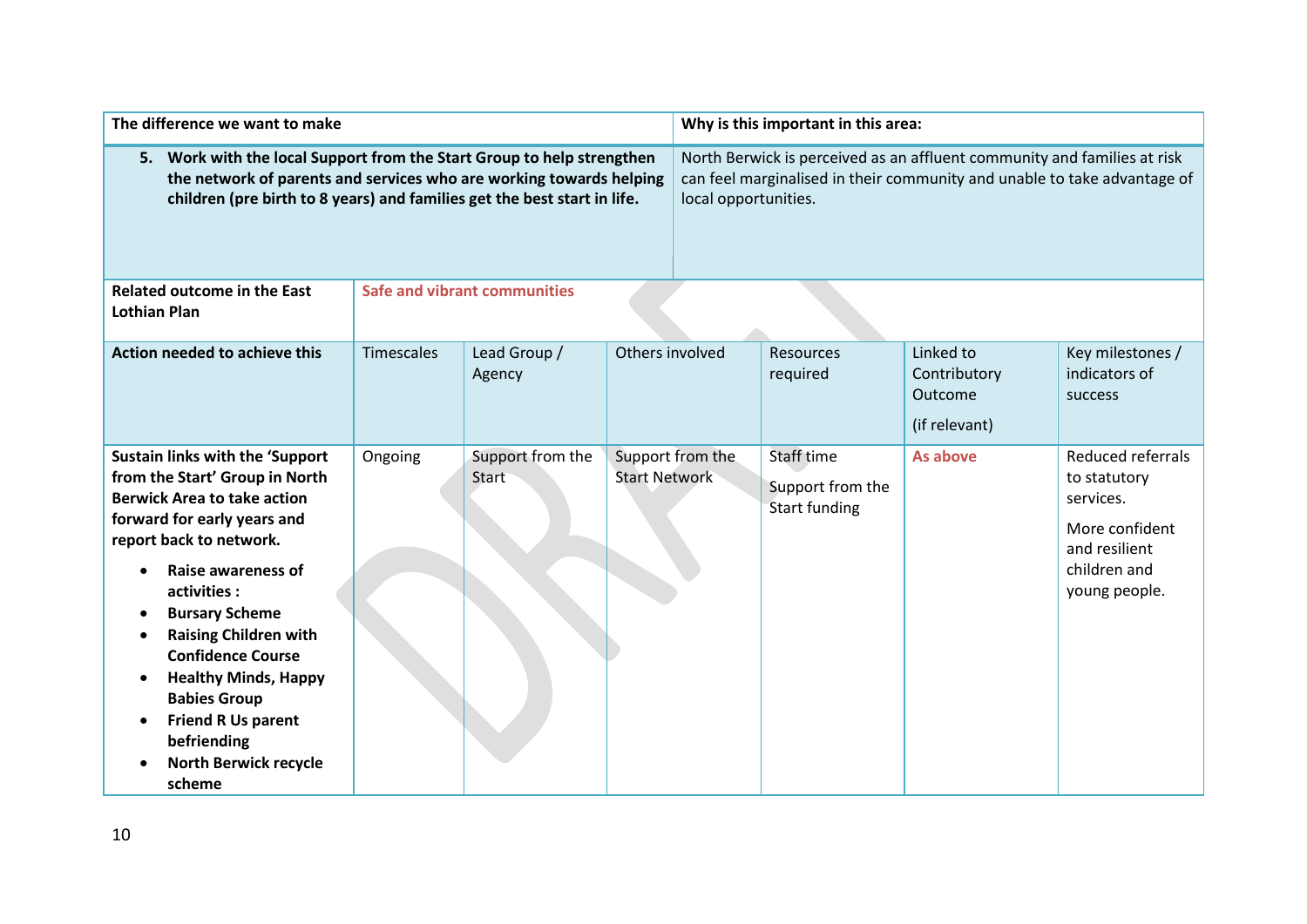| <b>Priority 6</b>                                                                                                                                                                                                                                                                                 |                                                                                                                                    |                                             |                 |                                                                                             |                              |                                                       |                                                                                                                                                                                                    |  |
|---------------------------------------------------------------------------------------------------------------------------------------------------------------------------------------------------------------------------------------------------------------------------------------------------|------------------------------------------------------------------------------------------------------------------------------------|---------------------------------------------|-----------------|---------------------------------------------------------------------------------------------|------------------------------|-------------------------------------------------------|----------------------------------------------------------------------------------------------------------------------------------------------------------------------------------------------------|--|
| The difference we want to make                                                                                                                                                                                                                                                                    |                                                                                                                                    |                                             |                 | Why is this important in this area:                                                         |                              |                                                       |                                                                                                                                                                                                    |  |
| 6. Represent the network on the Area Partnership.                                                                                                                                                                                                                                                 |                                                                                                                                    |                                             |                 | To ensure the views of young people are taken into account when<br>planning local services. |                              |                                                       |                                                                                                                                                                                                    |  |
| <b>Related outcome in the East</b><br><b>Lothian Plan</b>                                                                                                                                                                                                                                         | Resilient People - Young People are successful learners, confident individuals, effective contributors and responsible<br>citizens |                                             |                 |                                                                                             |                              |                                                       |                                                                                                                                                                                                    |  |
| <b>Action needed to achieve this</b>                                                                                                                                                                                                                                                              | <b>Timescales</b>                                                                                                                  | Lead Group /<br>Agency                      | Others involved |                                                                                             | <b>Resources</b><br>required | Linked to<br>Contributory<br>Outcome<br>(if relevant) | Key milestones /<br>indicators of<br>success                                                                                                                                                       |  |
| Represent the network on the<br><b>Area Partnership</b><br>Ensure views of young people are<br>represented.<br>(e.g. Link with East Lothian<br>Community transport strategy<br>Feed in views from young people<br>re community transport<br>Community mini bus<br>Young people's travel pass with | Ongoing                                                                                                                            | Youth Project -<br>Lesley Kay<br>lan Watson |                 | Network members                                                                             | <b>Staff Time</b>            | As above                                              | More confident<br>and resilient<br>young people.<br>More young<br>people included in<br>their community.<br>More community<br>groups/agencies<br>working together.<br>Community more<br>responsive |  |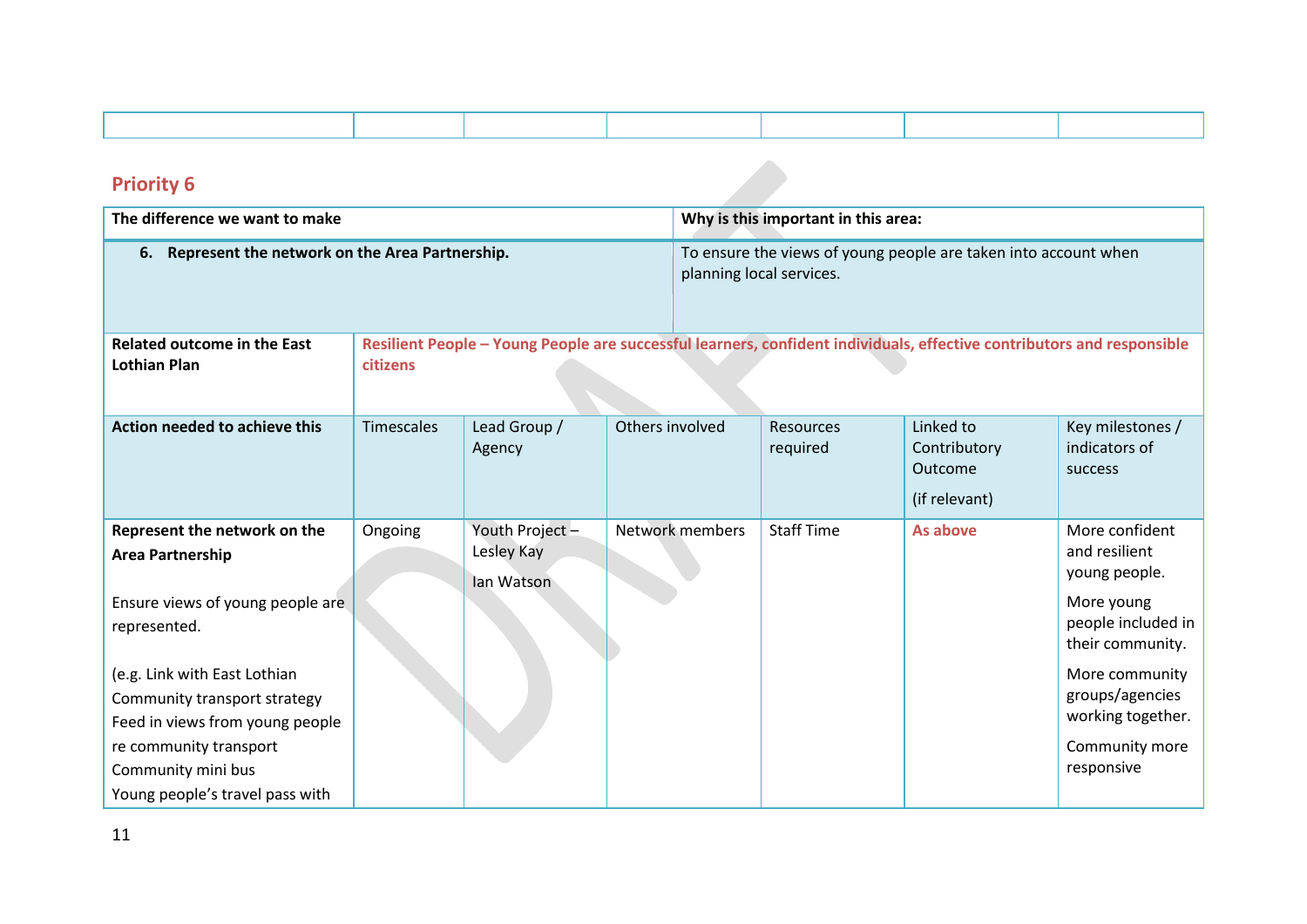| more flexibility re transport links |  |  |  |
|-------------------------------------|--|--|--|
| (special pass) Community spaces.    |  |  |  |
|                                     |  |  |  |

| The difference we want to make                                                                                             |                                                                                                                                    |                                |                 | Why is this important in this area:                                                                                                                                                                            |                       |                                                       |                                              |
|----------------------------------------------------------------------------------------------------------------------------|------------------------------------------------------------------------------------------------------------------------------------|--------------------------------|-----------------|----------------------------------------------------------------------------------------------------------------------------------------------------------------------------------------------------------------|-----------------------|-------------------------------------------------------|----------------------------------------------|
| Promote the network to a wider audience to ensure services for<br>7.<br>young people are co-ordinated and meet local need. |                                                                                                                                    |                                |                 | Funding and resources are restricted due to decreased public spending.<br>By working together we can maximise resources and attract external<br>funding to sustain and develop opportunities for young people. |                       |                                                       |                                              |
| <b>Related outcome in the East</b><br><b>Lothian Plan</b>                                                                  | Resilient People - Young People are successful learners, confident individuals, effective contributors and responsible<br>citizens |                                |                 |                                                                                                                                                                                                                |                       |                                                       |                                              |
| Action needed to achieve this                                                                                              | <b>Timescales</b>                                                                                                                  | Lead Group /<br>Agency         | Others involved |                                                                                                                                                                                                                | Resources<br>required | Linked to<br>Contributory<br>Outcome<br>(if relevant) | Key milestones /<br>indicators of<br>success |
| Promote the network to a wider<br>audience                                                                                 | Ongoing                                                                                                                            | <b>CLD</b><br>North Berwick CC | <b>Network</b>  |                                                                                                                                                                                                                | <b>Staff Time</b>     | As above                                              | More young<br>people included in             |
| Membership leaflet                                                                                                         | <b>March 2015-</b>                                                                                                                 |                                |                 |                                                                                                                                                                                                                |                       |                                                       | their community.                             |
| Links to Web sites                                                                                                         | Dec 2015                                                                                                                           |                                |                 |                                                                                                                                                                                                                |                       |                                                       |                                              |
| Article in community council<br>newsletter                                                                                 |                                                                                                                                    |                                |                 |                                                                                                                                                                                                                |                       |                                                       |                                              |
| Update directory of activities for<br>children and young people                                                            |                                                                                                                                    |                                |                 |                                                                                                                                                                                                                |                       |                                                       |                                              |